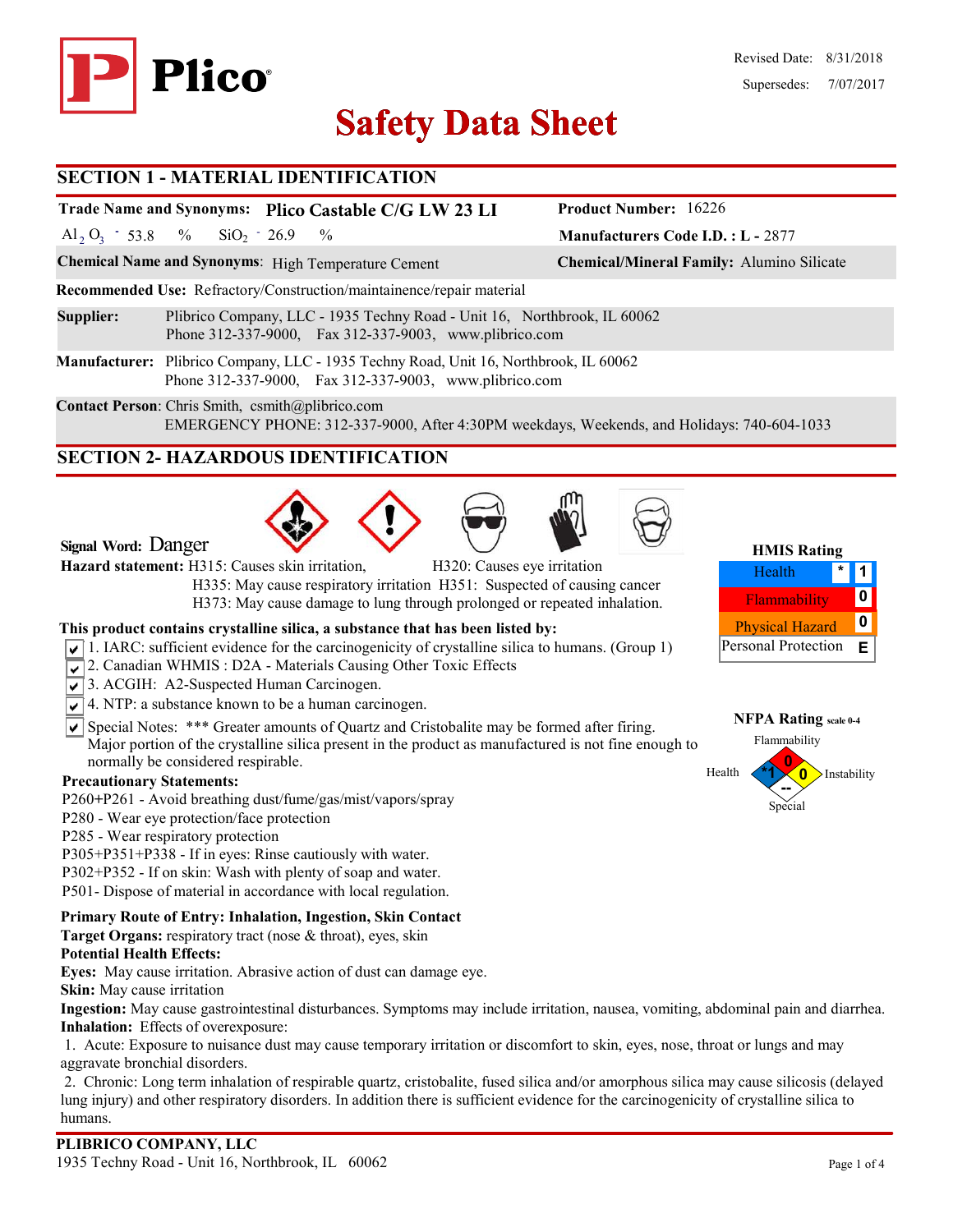### **SECTION 3- HAZARDOUS INGREDIENTS**

| Ingredients (checked)                                          | C.A.S. No.              | Weight %        | <b>TLV ACGIH</b><br>mg/m <sup>3</sup> | <b>OSHA PEL</b><br>mg/m <sup>3</sup> | <b>EINECS</b>          |
|----------------------------------------------------------------|-------------------------|-----------------|---------------------------------------|--------------------------------------|------------------------|
| Quartz***<br>$ \mathbf{x} $                                    | 14808-60-7              | 3.85            | $0.025$ (resp.dust)                   | $0.05$ mg/m $3$ TWA                  | 238-878-4              |
| $\overline{\mathrm{X}}$<br>Cristobalite***                     | 14464-46-1              | 3.39            | $0.025$ (resp.dust)                   | $0.05$ mg/m $3$ TWA                  | 238-455-4              |
| Amorphous Silica***                                            | 69012-64-2              |                 | $0.025$ (resp.dust)                   | $15$ (total), $5$ (resp.)            | $273 - 761 - 1$        |
| Fused Silica***                                                | 60676-86-0              |                 | $0.025$ (resp. dust)                  | $80 \text{ mg/m}^3$ /%SiO 2          | 262-373-8              |
| Zirconium Silicate***                                          | 14940-68-2              |                 | 10                                    | $15$ (total), $5$ (resp.)            | 239-019-6              |
| Aluminum Phosphate                                             | 13530-50-2              |                 | $2$ mg/m <sup>3</sup> TWA(as Al)      | $2 \text{ mg/m}^3$ TWA(as Al)        | 236-875-2              |
| Alumina                                                        | 1344-28-1               |                 | $1$ (resp.dust)                       | $15$ (total), $5$ (resp.)            | 215-691-6              |
| Aluminosilicate(Mullite)                                       | 1302-93-8               | $18. - 28.$     | $2$ (resp.dust)                       | $15$ (total), $5$ (resp.)            | 215-113-2              |
| Aluminosilicate(Kyanite)                                       | 1302-76-7               |                 | $2$ (resp.dust)                       | $15$ (total), $5$ (resp.)            | 215-106-4              |
| Bauxite                                                        | 1318-16-7               |                 | 10                                    | $15$ (total), $5$ (resp.)            | -------                |
| Silicon Carbide                                                | $409 - 21 - 2$          |                 | 10                                    | $15$ (total), $5$ (resp.)            | 206-991-8              |
| Pyrophyllite                                                   | 12269-78-2              |                 | 10                                    | $15$ (total), $5$ (resp.)            | -------                |
| Spinel                                                         | 1302-67-6               |                 | 10                                    | $15$ (total), $5$ (resp.)            | 215-105-9              |
| Andalusite                                                     | 12183-80-1              |                 | 10                                    | $15$ (total), $5$ (resp.)            | 235-352-6              |
| Zirconiumdioxide                                               | 1314-23-4               |                 | 10                                    | $15$ (total), $5$ (resp.)            | 215-227-2              |
| $\overline{\mathrm{X}}$<br>Calcium Aluminate Cement 65997-16-2 |                         | $49. - 59.$     | 10                                    | $15$ (total), $5$ (resp.)            | 266-045-5              |
| Calcium Silicate Cement                                        | 65997-15-1              |                 | 10                                    | $15$ (total), $5$ (resp.)            | 266-043-4              |
| $\overline{\mathbf{x}}$<br>Clay                                | 1332-58-7               | $4.0 - 14.$     | $2$ (resp.dust)                       | $15$ (total), $5$ (resp.)            | 265-064-6              |
| Aluminum Sulfate                                               | $10043 - 01 - 3$        |                 | $2$ (resp.dust)                       | $15$ (total), $5$ (resp.)            | $233 - 135 - 0$        |
| <b>Barium Sulfate</b>                                          | 772-74-37               |                 | 10                                    | $10$ (total), $5$ (resp.)            | 231-784-4              |
| Bentonite                                                      | 1302-78-9               |                 | 10                                    | $15$ (total), $5$ (resp.)            | 215-108-5              |
| $\overline{\mathrm{X}}$<br>Perlite                             | 93763-70-3              | $7.7 - 17.$     | 10                                    | $15$ (total), $5$ (resp.)            | 310-127-6              |
| Sodium Silicate                                                | 1344-09-8               |                 | 10                                    | $15$ (total), $5$ (resp.)            | 215-687-4              |
| X<br>Titanium Oxide                                            | 13463-67-7              | 0.7             | 10                                    | $15$ (total), $5$ (resp.)            | 215-280-1              |
| Calcium Fluoride                                               | 7789-75-5               | $1 - 5$         | $2.5$ as $F$                          | $2.5$ as $F$                         | 232-188-7              |
| Organic Fiber                                                  | 9003-07-0               | $0.05 - 0.5$    | $10$ (total), $3$ (resp.)             | $15$ (total), $5$ (resp.)            |                        |
| Sodium Hydroxide<br>polyphosphoric acids,                      | 1310-73-2<br>68915-31-1 | $\leq 1$<br>< 5 | 2 (Ceiling)<br>$3$ (resp. dust)       | 2 TWA<br>$15$ (total), $5$ (resp.)   | 215-185-5<br>272-808-3 |
| sodium salts                                                   |                         |                 |                                       |                                      |                        |

### **SECTION 4- FIRST AID MEASURES**

Eyes: Immediately flush eyes with plenty of water and get medical attention.

Skin: Wash with soap and water. Get medical attention if irritation develops or persists.

Ingestion: If swallowed, seek medical attention.

Inhalation: Remove to fresh air. If not breathing, give artificial respiration. Get immediate attention.

If symptoms persist, seek medical attention.

### **SECTION 5- FIRE FIGHTING MEASURES**

**Unusual Fire and Explosive Hazards:** The product will not burn. Improper mixing and bake-out of materials may result in steam spalling during initial heating. Refer to mixing instructions and bake-out schedules for proper procedures.

**Fire Fighting Equipment:** Fire fighters should wear full protective gear and self-contained breathing apparatus-SCBA.

# **SECTION 6- ACCIDENTAL RELEASE MEASURES**

**Steps to be taken in case material is released or spilled:** Wear protective clothing as described in Section 8 of this sheet. Use routine housekeeping procedures, avoid dusting, collect material in closed containers or bags.

**Waste Disposal Method:** According to the EPA (40CFR 261.3) wastes are not hazardous wastes. Wastes may be disposed of in a landfill, however, in accordance with federal, state, and local regulations.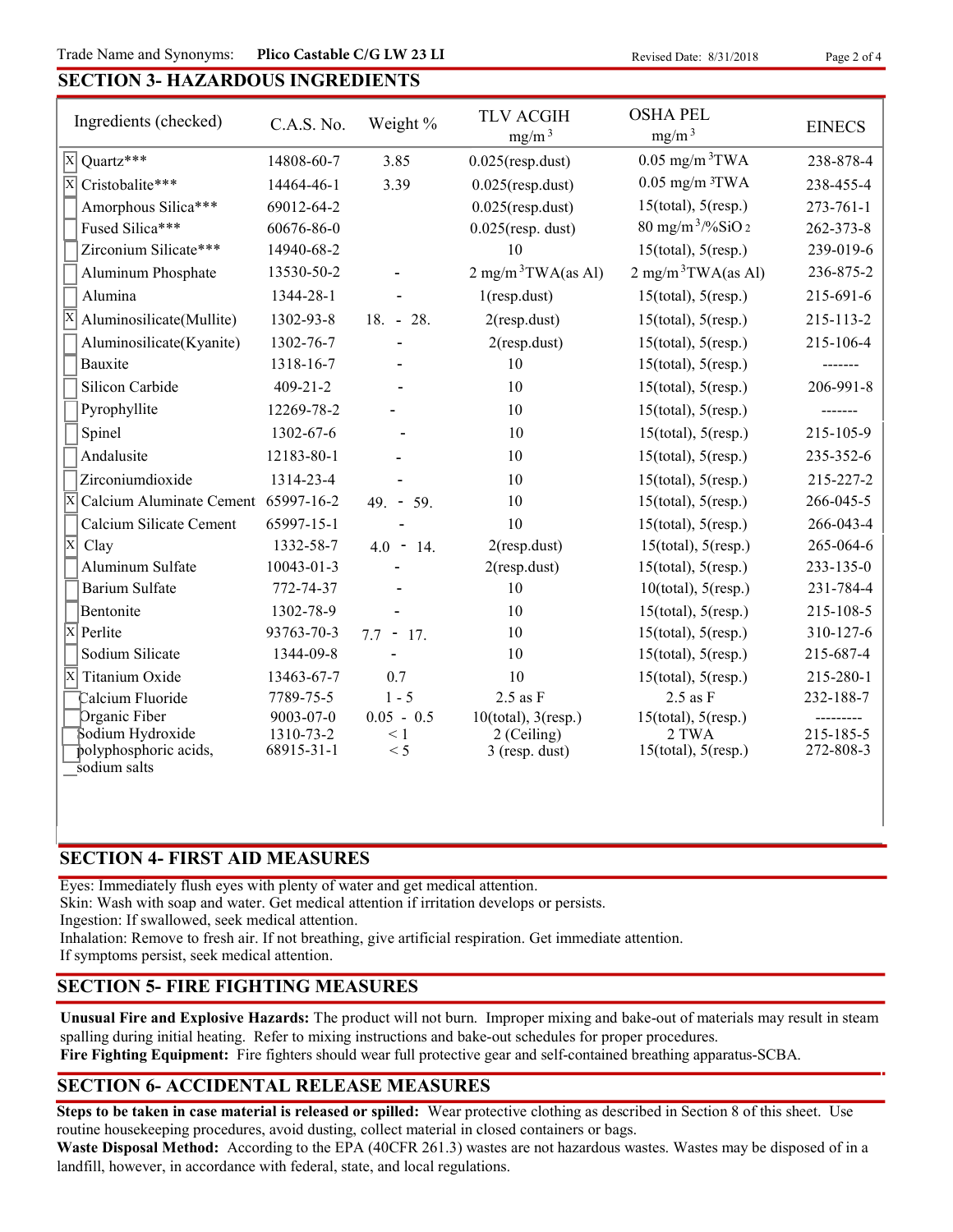### **SECTION 7 - HANDLING AND STORAGE**

To ensure product quality, store material in a dry place. Minimize dust generation and avoid inhalation and contact with refractory dusts during processing, installation, maintenance and tear-out. After handling of refractory dusts from processing, installation, maintenance or tear-out, wash exposed skin areas thoroughly. Wash clothing contaminated with dusts.

### **SECTION 8 - EXPOSURE CONTROL/PERSONAL PROTECTION**

Ventilation: Local and Mechanical: follow OSHA STD 29 CFR 1910.94.

Respiratory Protection: Good ventilation should be provided if dust is created when working with materials. Used material, which is being removed, should be dampend to reduce dust. In addition, when dust is present, workers should employ repirator protection. Recommended: NIOSH approved respirator for dusts and mists, including silica, in compliance with OSHA STD 29.CFR1910.134.

Protection Gloves: Protective gloves recommended.

Eye Protection: Safety glasses/goggles.

Other Protective Equipment: As required to meet applicable OSHA standards. Note: See Section 3 for occupational exposure limit values.

### **SECTION 9- PHYSICAL AND CHEMICAL PROPERTIES**

Appearance, Color & Odour: Granular aggregate  $\&$  fine powder mix, grey in color, earthly smell

Solubility in Water: Negligible

pH: Alkaline Vapor Pressure: Not applicable Alkaline

Boiling Point (o ): N/A

Melting Point (o ): 2300F / 1260C

1.1 Specific Gravity:

### **SECTION 10- STABILITY AND REACTIVITY DATA**

∣V∣

∣V∣

Stability: Stable Hazardous Polymerization: May not occur Incompatibility: Materials to avoid: N/A

Hazardous Decomposition: N/A

**SECTION 11 - TOXICOLOGICAL INFORMATION**

Effects of overexposure:

- 1. Acute: Exposure to nuisance dust may cause temporary irritation or discomfort to skin, eyes, nose, throat or lungs and may aggravate bronchial disorders.
- 2. Chronic: Long term inhalation of respirable quartz, cristobalite, fused silica and/or amorphous silica may cause silicosis (delayed lung injury) and other respiratory disorders.
- $\vert\mathbf{v}\vert$ 3. Prolonged contact with skin may cause irritation.

For crystalline silica (quartz /cristobalite):

CARCINOGENICITY: Product contains crystalline silica which may cause delayed respiratory disease (silicosis) if inhaled over a prolonged period of time. IARC concludes that "there is a sufficient evidence for the carcinogenicity of crystalline silica to humans." (Group 1).

For aluminum silicate: Aluminum silicate minerals have been found to cause lung fibrosis in the absence of crystalline silica.

# **SECTION 12 - ECOLOGICAL INFORMATION**

No ecological concerns have been identified.

Not applicable for as-manufactured refractory product. Dusts of as-manufactured refractory product have a low order of aquatic toxicity (rating TLm96: over 1000 ppm), are insoluble, and are not very mobile. Based upon this information, it is not believed to be a significant threat to the environment if accidentally released on land or into water. However, dusts generated during maintenance and tear-out operations may be contaminated with other hazardous substances (e.g. metal). Evaluation of dusts from specific processes should be performed by a qualified environmental professional to determine if an environmental threat exists in the case

# **SECTION 13 - DISPOSAL CONSIDERATIONS**

Waste Disposal Method: According to the EPA (40CFR261.3) wastes are not hazardous wastes. Wastes may be disposed of in a landfill, however, in accordance with federal, state, and local regulations. However, dusts generated during maintenance and tear-out operations may be contaminated with other hazardous substances (e.g. metals). Therefore, appropriate waste analysis may be necessary to determine proper disposal. Waste characterization and disposal/treatment methods should be determined by a qualified environmental professional in accordance with applicable federal, state and local regulations.



Vapor Density: Not applicable

Evaporation Rate: Not applicable

% Volatile by Weight: Not applicable